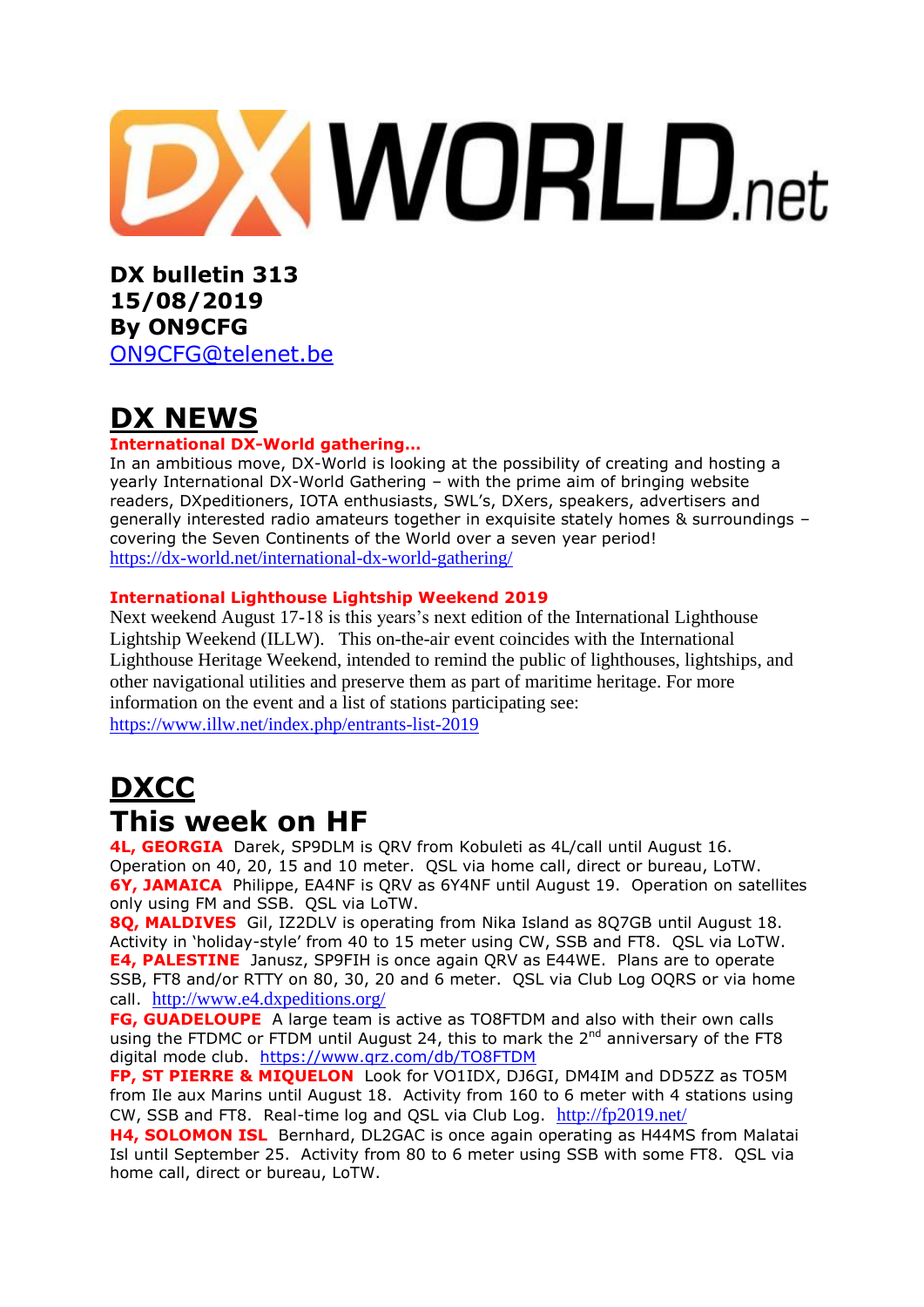**HC, ECUADOR** Joe, IZ1HGP is operating as HC2/call until September 1. Activity from 160 to 6 meter. QSL via LoTW.

**JW, SVALBARD** Erling, LB2PG is QRV as JW/call until November. Activity from 80 to 20 meter using SSB. QSL via home call.

**OA, PERU** Nacho, EA7TN will be active as OA4/call from Lima for a period of 5 years. Operation on all bands and 6 meter. QSL via EA5GL and LoTW.

**OH0, ALAND ISL** Bert DK3BK, Uwe DO5JD and Cornelia DK3CKM are operating as OH0UDG until August 17. Activity from 80 to 10 meter. QSL via M0OXO.

**OJ0, MARKET REEF** Look for OJ0O (DS4EOI, JE6HIB, JH4RHF and W5XU) from August 17 until August 24. An entry in the International Lighthouse/Lightship Weekend is included. QSL via OE1ZKC.

**OY, FAROE ISL** Alessandro, IZ1AZA will be operating as OY/call from August 21 until August 26. Operation from 40 to 10 meter using CW and SSB. QSL via Club Log OQRS, LoTW or via home call.

**XV, VIETNAM** Sven, HB9DXN is once again operating as XV9DXB from Nha Trang until mid-August. Activity on 80, 40, 20 and 15 meter using CW and SSB. QSL via EB7DX. **Z8, SOUTH SUDAN** Diva, YI1DZ is once again operating as Z81D until October 10. Operation from 80 to 10 meter using SSB and FT8. QSL via OM3JW, OQRS.

## **Coming up soon**

**H4, SOLOMON ISL** Michael, DL2GMI will be active from Malaita as H44MI on 80, 40, 20, 15, 10 and 6 meter using SSB and digi. Operation from August 23 until September 2. QSL via home call.

**J6, ST LUCIA** Bill, K9HZ will be QRV as J68HZ between August 23 and October 4. QSL via LoTW.

## **IOTA This week on HF AFRICA**

#### **AF-057 Nosy Be** Giovanni, IZ2DPX is active as 5R8PX until August 17. Operation on HF using SSB and digital. QSL via IK2DUW.

**AF-064 Robben Isl** ZS9V team will again be operating from the evening of 15th August until sometime on the 20th. This covers the weekend of ILLW. Same as last year (SSB on 10/15/20 and SSB on 40/80). Further information on the operation will be published on <http://zs9v.org.za/>

#### **ASIA**

**AS-025 Iturup Isl** Look for RV1CC/0 and RM0F/P starting on August 15. Operation on HF. QSL via homecalls.

**AS-083 Shokalskogo Isl** Mike, RA1ALA hopes to be QRV as call/9 around August 20. Special permission is needed to visit this island as it's part of a Nature Reserve in the Yamalo-Nenets Autonomous District. He will arrive on the island via MI-8 helicopter and QRV thereafter. QSL via home call.

#### **EUROPE**

**EU-052 Zakynthos Isl** Michele, IW7EGQ will be operating as SV8/call from August 20 until August 28. QSL via M0OXO OQRS.

#### **NORTH AMERICA**

**NA-077 Anticosti Isl** Mike, VE7ACN will be QRV as VE7ACN/VE2 from August 21 until August 31. QSL via home call.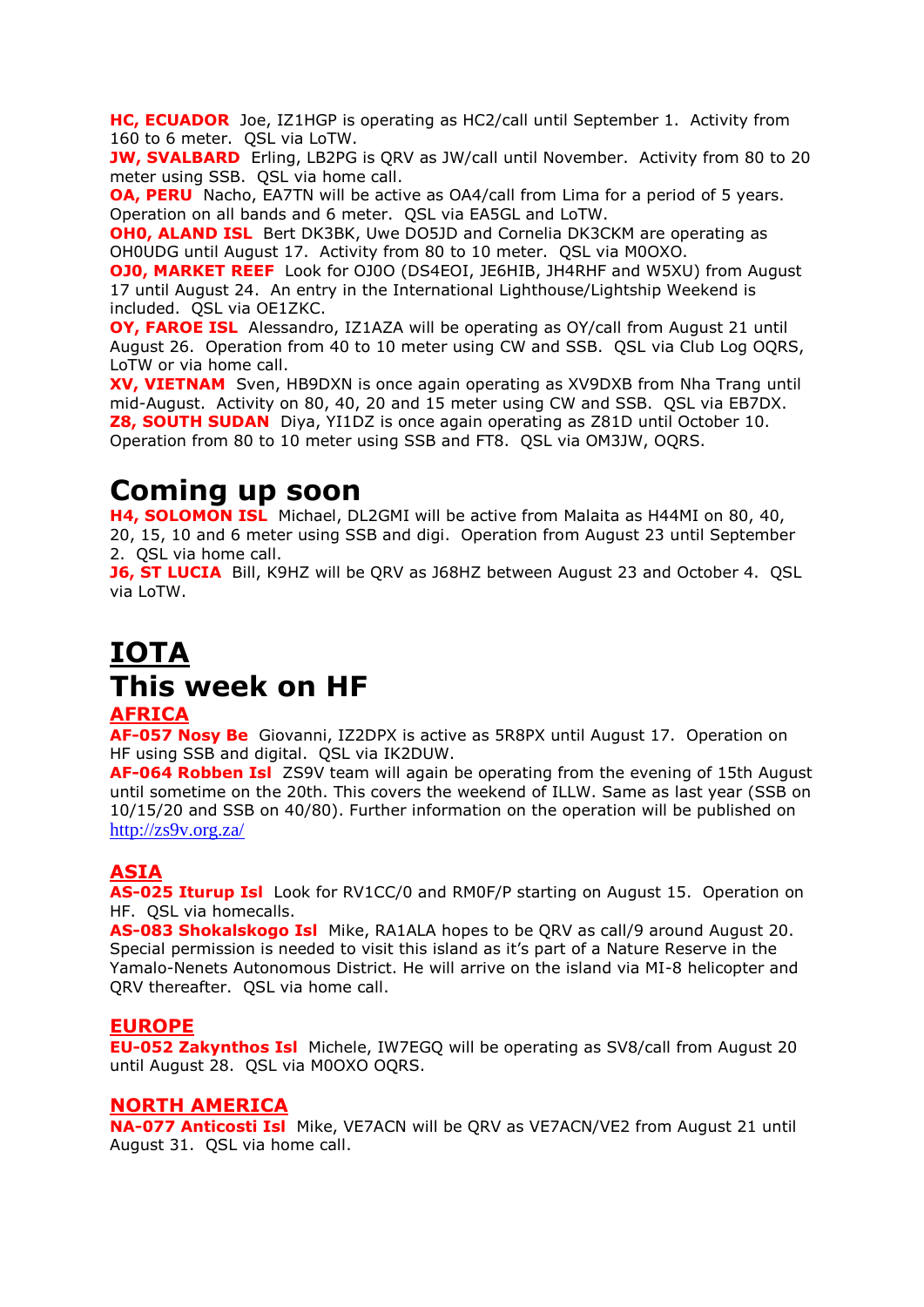### **Coming up soon EUROPE**

**EU-112 Shiant Isles** Team MS0INT is planning an activity from Europe's 5<sup>th</sup> most wanted IOTA on August 23-25. QRV on HF using CW, SSB and FT8. QSL via M0SDV and Club Log OQRS.

**EU-191 Fericirii Isl** A team will be operating as YP0F from August 27 until September 1. Activity from 80 to 10 meter using CW, SSB and FT8. QSL via YO9RIJ.

#### **NORTH AMERICA**

**NA-210 Sledge Isl** Members of the Russian Robinson Club will be active as KL7RRC/P from August 28 until September 2. Operation is planned from 40 to 6 meter with 3 stations using CW, SSB and FT8. QSL via N7RO, Club Log. <https://www.na-234.com/>



# **ANNOUNCEMENTS**

### **Announced DX**

#### *THE NEWCOMERS*

**EA9, CEUTA & MELILLA** Rene, DL2JRM will be QRV as EA9/call between September 13-16. QSL via home call, direct or bureau.

**OX, GREENLAND** Look for OX7A during the COWW SSB contest, the team with OZ1AA. OZ1DJJ, OZ5DM, OZ7AKT, OZ7AM and others will be active outside the contest as OX3LX, OX3LG, OX5DM, OX7AKT and OX7AM. Focus on the low bands and WARC. QSL via LoTW.

**PJ4, BONAIRE** Randy, K5SL will be active as PJ4/call from September 7 until September 14. Activity on 40, 30, 20 and 17 meter using CW and SSB. QSL via home call.

**V3, BELIZE** James, NT5V will be QRV as V31JW from October 5 until October 12. Operation on HF. Log search on Club Log and LoTW after the activity. QSL via home call.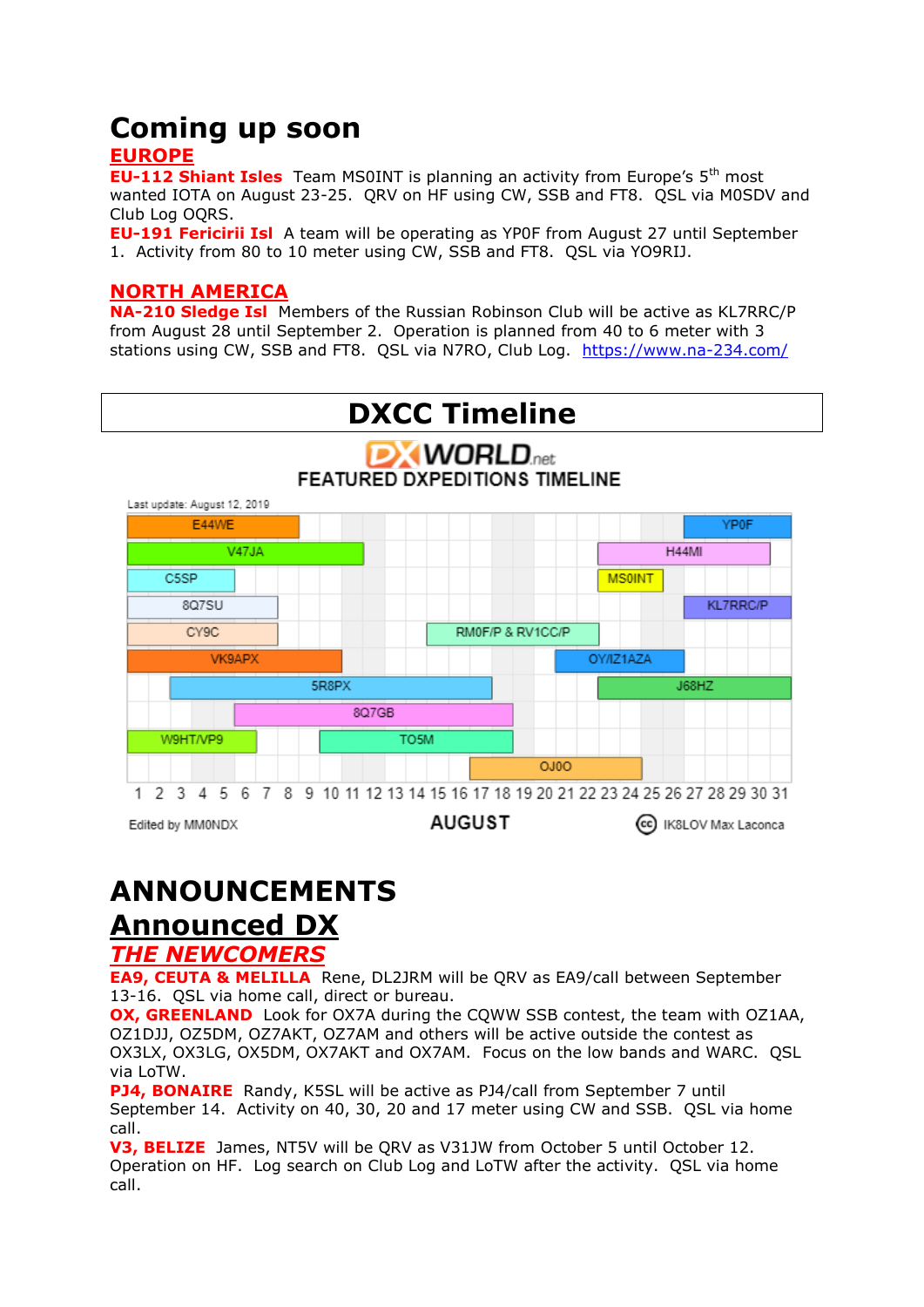**VP9, BERMUDA** Josh, W9HT will once again be operating as call/VP9 between October 12-15. Activity on HF and 6 meter. QSL via home call direct.

#### *THE REMINDERS*

**3B8, MAURITIUS** Olof, G0CKV and others will be operating as 3B8MU during the CQWW CW Contest (Nov 23-24). Operation before and after the contest mostly on the low bands between November 18 and November 29. QSL via M0OXO.

**3D2, FIJI** Heli, DD0VR will be operating as 3D2VR during September 2-9 and again from September 23-27. Operation from 80 to 6 meter. QSL via home call.

**3DA0, KINGDOM OF ESWATINI** Look for Pista HA5AO to return to eSwatini (Swaziland) from September 15 until October 1. Activity as 3DA0AO for 2 weeks from 80 to 10 meter using CW, RTTY and FT8. QSL via OQRS [https://www.ha5ao.com](https://www.ha5ao.com/)

**5H, TANZANIA** Once again, Maurizio 5H3MB will be operating between September 25 and October 28. QSL via home call, direct or bureau, OQRS Club Log.

**5H, TANZANIA** Alex K2BB, Pavel UU0JR and others will be operating as 5H3EME and 5H3UA between November 15 and November 30 (approx). Operation on HF and VHF using CW, SSB, digi and EME. An entry in the CQWW DX CW contest is included. More to follow.

**5W, SAMOA** Heli DD0VR and Sabine DE3BWR will be QRV as 5W0VR between September 9 and September 16. Operation on HF. QSL via DD0VR.

**5X, UGANDA** The Italian DXpedition Team will be active from Uganda during September/October 2019. Look for them as 5X0T using CW, SSB and RTTY and as 5X0X using FT8. More to follow.

**6O, SOMALIA** Ken LA7GIA announces he is going back to Somalia in September as 6O7O. Ken says: I really look forward to this trip! Planning a trip to Somalia involves many limitations and challenges wrt obtaining permissions, logistics, operation as well safety & security wise. I have obtained the license **6O7O**, and LoTW is already received by ARRL.

I have a better QTH than last time. This time also with more space for beverages to NA/EU and Asia. Everything is booked and in place like accommodation, flight etc. I will be operating solo for exactly 14 days on all bands 160-10m using mainly CW. If possible also digi mode. If someone can send me an original Elecraft mic I might do some SSB as well… QRV from 160 to 10 meter. QSL via M0OXO, Club Log, LoTW.

**7P, LESOTHO** Pista, HA5AO is returning to Lesotho as a volunteer to a local community group. Operation from October 1-19 from 80 to 10 meter during his spare time. Log and OQRS on [http://ha5ao.com](http://ha5ao.com/)

**9G, GHANA** A large team with S50A, S50R, S51DS, S51TC, S51ZJ, S54W and S57UN will be operating as 9G5W from Kokrobite between November 16 and November 17. An entry in the CQWW DX CW contest is included. QSL via S54W, LoTW, Club Log. <https://ghana.si/>

**9G, GHANA** Chip, KB1QU will be operating as 9G5QU during September 8 until September 21. Operation on 40, 30 and 20 meter using CW, FT8/FT4. QSL via N4GNR direct.

**9U, BURUNDI** Francesco, IV3TMM will be active as 9U3TMM between August 31 and September 17 from Bujumbura. Activity in 'holiday-style' from 60 to 6 meter using FT8, SSB and RTTY. OSL via home call.

**9X, RWANDA** Harald, DF2WO will once again be QRV as 9X2AW from Kigali. Activity from November 4 until November 16.

**A3, TONGA** Helmut, DD0VR will be active from Tonga as A35JY during September 16- 21. This activity is between Helmut's [3D2VR](https://dx-world.net/3d2vr-fiji/) operation. QRV on HF bands using CW and SSB. QSL via home call.

**A3, TONGA** Grant VK5GR with Andrew VK5AKH and Oly VK5XDX will be active as A35JT. An entry in the CQWW RTTY and OCDX SSB contest is included. The team is keen for a 4 square on 40/30, beams on 20/10 and verticals for 160/60 meter. Planned dates are September 22 - October 7. <http://vk5gr-iota.net/?p=1288>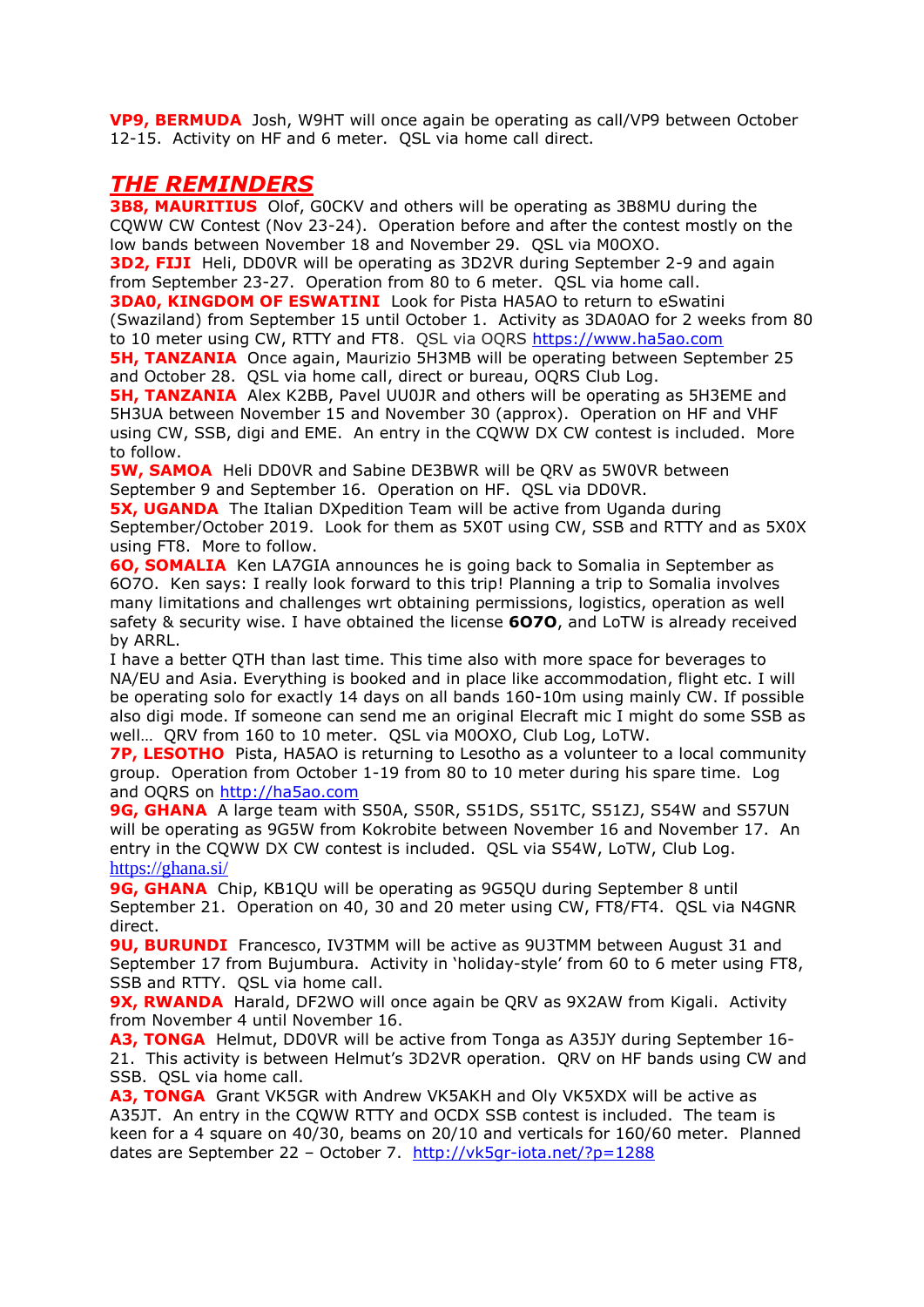**C2, NAURU** Yuris YL2GM, Kaspars YL1ZF, Kristers YL3JA and Jack YL2KA will be operating as C21W between September 16 and September 25. Activity from 160 to 6 meter using CW, SSB, RTTY and FT8. [http://www.lral.lv/c21w\\_t30l/index.html](http://www.lral.lv/c21w_t30l/index.html)

**D4, CAPE VERDE** Harald, DF2WO will once again be operating as D44TWO from Praia Baixa. QRV in 'holiday-style' from September 29 until October 13. Operation from 160 to 6 meter using CW, SSB and digi. QSL via M0OXO.

**D6, COMOROS** The International MDXC team will be active as D68CCC from October 20 until November 1. A large team with Antonio, IZ8CCW as team leader will be on air with 5 stations using all modes. More to follow.

**EL, LIBERIA** During September/October the Italian DXpedition team will be active as A82C (CW and SSB) and as A82Z for digital modes. The team will be active with 11 operators and 5 stations using CW, SSB and digi. Real-Time logging. <http://www.i2ysb.com/idt/>

**FH, MAYOTTE** Willi, DJ7RJ will once again be active as FH/call starting mid-October. Focus on 160 meter. QSL via home call.

**FH, MAYOTTE**

**FR, REUNION**

Willi, DJ7RJ will once again be active as FH and FR/call during October 2019. Focus on top band from Mayotte. QSL via home call.

**FM, MARTINIQUE** Hideto, JF2QNM will be QRV as FM/call between October 24 and October 30. An entry in the CQWW SSB contest is included as TO1J.

**FO/M MARQUESAS ISL** Members of the CAN-AM DXpedition Group will be operating from the island of Hiva Oa in the Marquesas Islands for 10-12 days between November 6-19. The Marquesas Islands rank #60 on Club Log DXCC "most wanted" list.

Operations will include all available bands 160m-10m and CW, SSB and FT8. Operators are: F6BCW, K4UEE, K5PI, W5MJ, W5SJ, W5RF, VA7DX and VE7KW. This includes operators from TX5T last year. QSLs will be available via Direct and LoTW. More to follow.

**FP, ST PIERRE & MIQUELON** DK1BT, DL4WK, DL6SAK, DL7DF, DL7UFR, SP3CYY and SP3DOI will be active as TO80SP during October 2-14. Active with three stations from 160m through 10m on CW, SSB and digi. <http://www.dl7df.com/fp/>

**FP, ST PIERRE & MIQUELON** Eric, KV1J will once again be active as FP/call between September 24 and October 8. Operation from 80 to 10 meter using CW, SSB and digital. "generally on the highest frequency band open" with a focus on 12 and 10 metres. He will also "be checking 6m for indications of openings", while activity on 160m will depend on antenna layout. QSL via home call, LoTW. <http://www.kv1j.com/fp/Sep19.html>

**FS, SAINT MARTIN** Look for FS/K9NU, FS/W9ILY, FS/N9AOL, John FS/K9EL and Marco FS4WBS in December. Primary focus will be on the low bands using CW and FT8. QSL for all calls via home call, direct or bureau, Club Log OQRS, LoTW. FS4WBS goes to IZ1MHY. <http://k9el.com/SaintMartin2019/SXM2019.htm#Operating>

**GD, ISLE OF MAN** Members of the NBDX Team will be operating as MD/OP2D between September 21 and September 27. Operation from 160 to 6 meter using CW, SSB and digi. QSL via M0URX OQRS. <http://users.telenet.be/on4ann/MD/>

**HB0, LIECHTENSTEIN** Werner OE6FNG and Drago S59A will be active as HB0/calls between September 23 and September 30. This is an EME operation from JN47SF on 144 MHz and 50 MHz over the moon. Short wave operation from other operators using CW, SSB and FT8 also.

**J8, GRENADINES** Brian, GW4DVB will once again be active as J88PI from April 6 until April 14, 2020. Activity from 40 to 6 meter using mainly SSB and FT8. QSL via home call.

**JD1, OGASAWARA** Kazu, JD1BNA will be QRV from September 25 until September 30. Operation from 160 to 17 meter using CW, SSB, FT8. QSL via JL1UTS direct.

**KH4, MIDWAY ISL** Ron, KH6DV announces a trip to Midway in February 2020 for about 2 weeks. Midway Atoll is #14 on the Clublog most wanted list and has not been active for some time. The aircraft used for the logistics flights has been downsized and visitors are no longer allowed to fly to the island. Operators interested in joining the expedition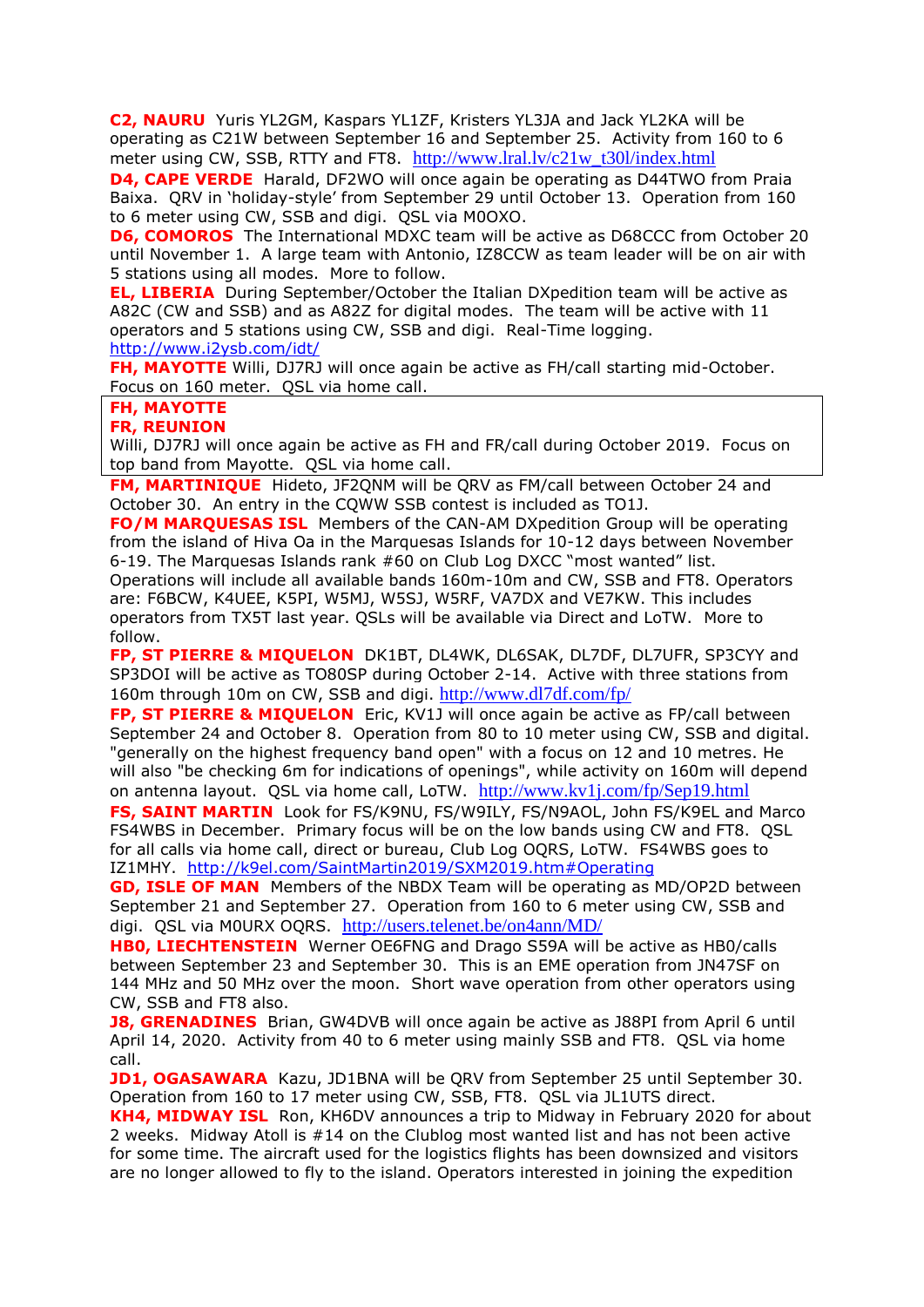should be prepared to undertake a 6.75 day ocean voyage. The vessel DXpedition veteran A/S Machias can be seen on my QRZ page KH6DV. The vessel will provide all power (2 x 27KW generators and air conditioned sleeping, operating and galley areas.) More to follow.

**P4, ARUBA** Jaap, PA7DA will be operating as P4/call from October 17 until October 31. Activity in 'holiday-style' on 40, 20 and 10 meter using CW, SSB and FT8. QSL via home call.

**PJ7, ST MAARTEN** Ed, N2HX will once again be operating as PJ7PL from October 20 until November 4. An entry in the CQWW SSB contest is included, before and after the contest look for Ed on HF using SSB, RTTY, FT4/8. QSL via home call.

**PY0T, TRINDADE & MARTIM VAZ** ZZ0T will be the next DXpedition in 2019. Full details soon.

**S7, SEYCHELLES** Lance, W7GJ will be active as S79GJ from September 18 until October 5 on a 6 meter EME DXpedition. This is the first time that this will be activated on 6m EME. For all details see: http://www.bigskyspaces.com/w7gj/Seychelles%202019.html

**T30, WEST KIRIBATI** Stan LZ1GC, Mitko LZ3NY and Karel OK2WM will be operating as T30GC between October 7 and October 23. Activity from Tarawa Atoll (OC-017) from 160 to 10 meter using CW, SSB, RTTY. QSL via Club Log (preferred), LoTW or via LZ1GC direct or bureau. Full details on <http://c21gc.com/>

**T30, WEST KIRIBATI** Look for T30ET from March 18 until April 2, 2020 from Tarawa. Activity on all bands using CW, SSB, RTTY and FT8. <http://www.5b4alx.cloud/>

**T30, WEST KIRIBATI** Yuris YL2GM, Kaspars YL1ZF, Kristers YL3JA and Jack YL2KA will be operating as T30L from Tarawa between September 6 and September 15. Operation from 160 to 6 meter using CW, SSB, RTTY and FT8.

[http://www.lral.lv/c21w\\_t30l/index.html](http://www.lral.lv/c21w_t30l/index.html)

**T33, BANABA ISL** T33T by the Rebel DX Group, after their Conway Reed DXpedition they will be QRV from Banaba within the next month or so.

**T6, AFGHANISTAN** Robert, S53R will be operating from Kabul as T6A (contest) and as T6AA. QRV starting from early September for up to 2 years. QSL via home call, LoTW. **T8, PALAU** Nobuaki, JA0JHQ will once again be active as T88PB from Koror between September 6-9. Activity on HF. QSL via JH0JHQ.

**T8, PALAU** Look for T88FM (JM1LIG), T88RR (JA6UBY) and T88MK (JO3LVG) between September 12 and September 21. Activity from 160 to 6 meter using CW, SSB and digi. **TI9, COCOS ISL** TI9C…More to follow.

**TR, GABON** Roland will once again be QRV as TR8CR from Libreville. Activity during October-November from 40 to 17 meter using CW and SSB. QSL via F6AJA. **TT, CHAD** The Italian DXpedition Team is going to Chad. TT8RR for CW, SSB and RTTY,

TT8XX for FT8. More to follow. **V6, MICRONESIA** Al, K7AR will be active as V63AR from the South Park Hotel in Pohnpei. Activity from November 18 until November 26. This includes an entry in the CQWW CW contest. Focus on low bands 160 and 80 meter looking for US East Coast, Caribbean and Europe.

**VK9C, COCOS KEELING** Keith GM4YXI and Chris GM3WOJ will once again be active as VK9CZ between November 12 and November 29. Activity from 160 to 10 meter using CW, SSB and some FT8. QSL via LoTW and Club Log OQRS. [http://www.vk9cz2019.com](http://www.vk9cz2019.com/) **VK9L, LORD HOWE ISL** Michael, DF8AN will be QRV as VK9LQ from November 21 until November 27. Operation from 160 to 6 meter (160 if situation is good for an 160 antenna). Modes CW, RTTY, FT8 and other digital modes.

**VK9N, NORFOLK ISLAND** Janusz, SP9FIH will be QRV as VK9NK starting mid-January 2020 for a couple of weeks. Activity from 160 to 10 meter using CW, SSB and digi. QSL via home call.

**VK9N, NORFOLK ISL** Jacek SP5EAQ (SSB), Mek SP7VC (digital) and Marcin SP5ES (CW) will be active from Norfolk: SP5EAQ October 18 – November 4 as VK9NE, SP7VC October 18-October 28 as VK9NC, SP5ES October 28 - November 4 as VK9NG. QSL via SP7VC, direct or bureau, LoTW. <http://vk9n-2019.dxing.pl/>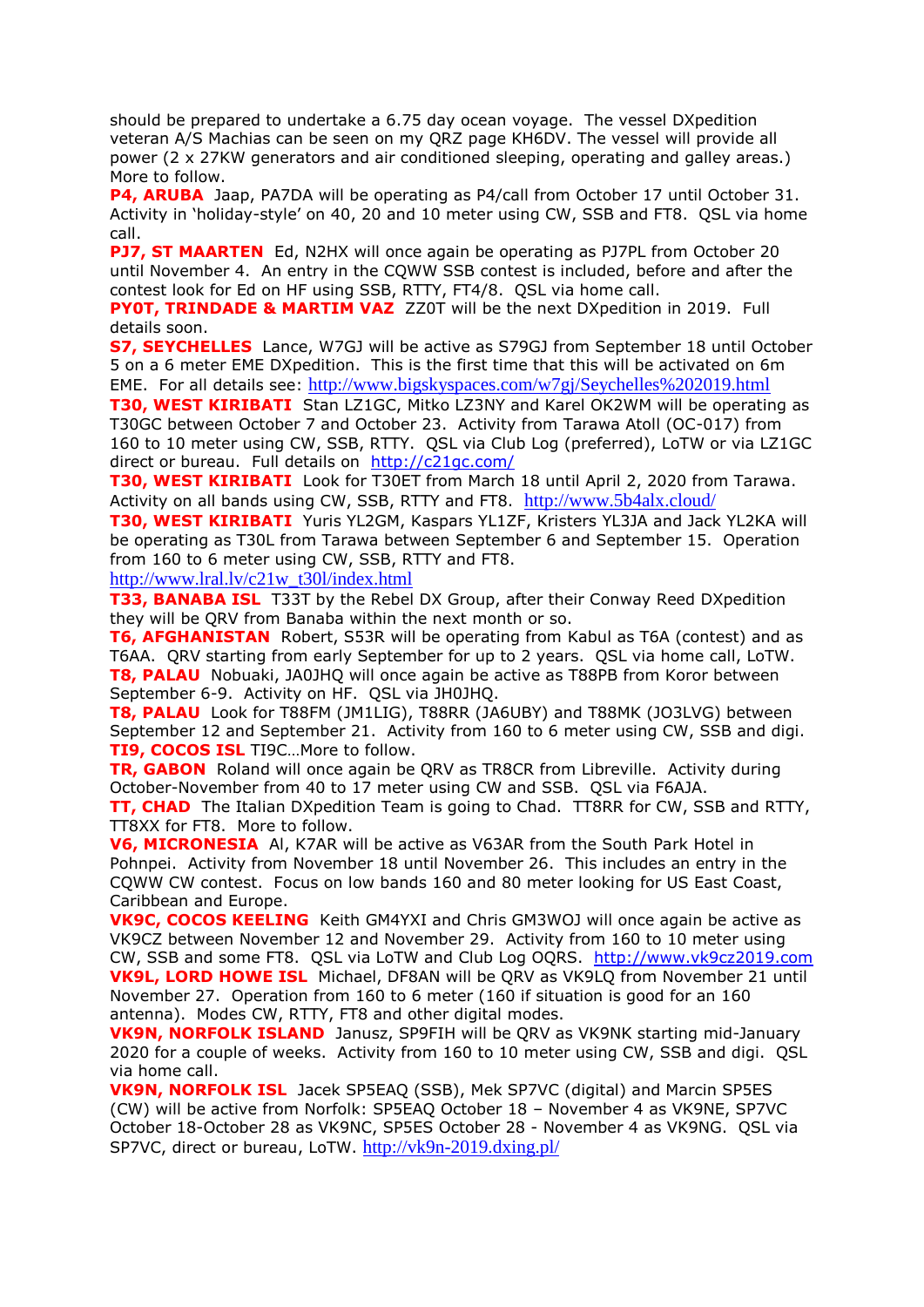**VP6, PITCAIRN ISL** A large team of 14 operators such as K0IR, EY8MM, N2TU, W0GJ will be operating as VP6R in October 2019. Operation on all bands using all modes. More to follow. <https://pitcairndx.com/>

**VP8, SOUTH ORKNEY** After their successful VP6D Ducie Island 2018 DXpedition, the Perseverance DX Group is pleased to announce their intention to activate South Orkney Islands as VP8/VP8DXU, currently Club Log #16 most wanted.

Planning has begun for an expedition in February/March 2020. A team of experienced DX and Contest operators will operate from Signy Island for up to 15 days. The process of obtaining landing permission is underway. The call sign will be announced at a later date. The team will sail from Punta Arenas, Chile aboard RV Braveheart. Seven operating positions are planned for 160-10 meters, SSB/CW/Digital.

The team includes: Dave K3EL, Les W2LK, Steve W1SRD, Ricardo PY2PT, Gene K5GS, Arliss W7XU, Heye DJ9RR, Laci HA0NAR, Mike WA6O, Vadym UT6UD, Walt N6XG and Rob N7QT. <https://sorkney.com/>

**VU7, LAKSHADWEEP ISL** Shabu, M0KRI and others will be operating as VU7RI from October 19 until November 3. Operation from 80 to 6 meter with a focus on the higher bands using CW, SSB and FT8. QSL via M0KRI, LoTW and Club Log.

**XT, BURKINA FASO** Harald, DF2WO will once again be QRV as XT2AW from December 2 until December 20. QRV on HF using CW, SSB and digi.

**XV, VIETNAM** Yosuke, JJ1DQR will be active from Da Nang as 3W9QR from October 23 until November 1. Activity from 40 to 6 meter using SSB. QSL via home call, direct or bureau.

**XV, VIETNAM** Jacek, SP5APW will be operating as 3W9KJ from Dao Co To (AS-132). Activity during September/October. Due various reasons he will be active with 100 watt and a wire antenna using FT8/FT4N with some SSB.

**XV, VIETNAM** Look for XV9D between November 16 and December 1 with a focus on the 5 lowest bands. An entry in the CQWW CW contest is included. QSL via EA5GL.

**YJ, VANUATU** Oleh, KD7WPJ will be operating from Efate Island as YJ0BCP from October 3 until October 10. Activity from 40 to 6 meter using CW, SSB and FT8. QSL via home call for CW and SSB. FT8 via LoTW.

**Z2, ZIMBABWE** The Z2LA and 7P8LB team are planning a next trip from March 5 until March 15, 2020. Look for the team as 9J2LA. They will focus on CW and FT8 for the low bands and CW, SSB and FT8 for the higher bands. QSL via M0OXO. <http://9j2la.com/> **ZD7, ST HELENA** Oliver, W6NV will be ORV as ZD7W during the COWW CW contest (November 23-24). QSL via LoTW.

**ZF, CAYMAN ISL** Frank, K3TRM will be QRV as ZF2RM, dates not known yet. He specifically mentions Cayman Brac, therefore his call may change to ZF9/ZF2RM when operating from there.

**ZK3, TOKELAU** An international team led by YT1AD and Alex UT5UY is planning a DXpedition to Tokelau as ZK3A, it has a high rating on low bands and EME. Plans are to be on air from October 1 until October 11. Activity on all bands, all modes and EME. The team will also help ten (10) young locals in becoming Radio Amateurs and has arranged for a call sign (**ZK3RT**) to be granted to the Tokelau Club Station which will have equipment donated by our team. It has been decided amongst the ops there will be two operating camps and with concentration on the low bands. There will be an advanced installation crew that will be sent prior to the main body of operators arriving. Dusko ZL3WW, Adrian KO8SCA, and Rob NQ7T have volunteered to become the advanced installation crew. <https://tokelau2019.com/>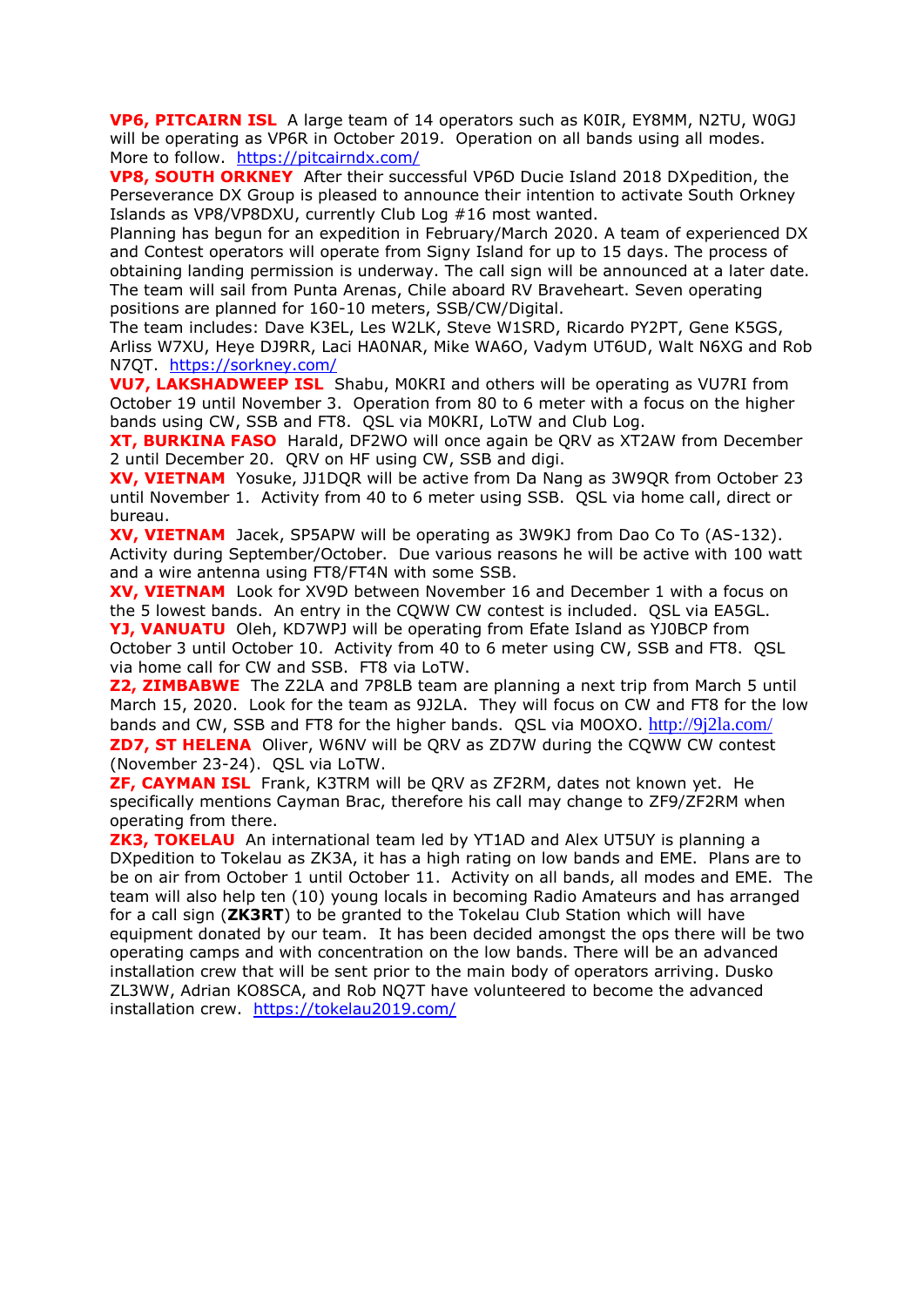**QSL preview**

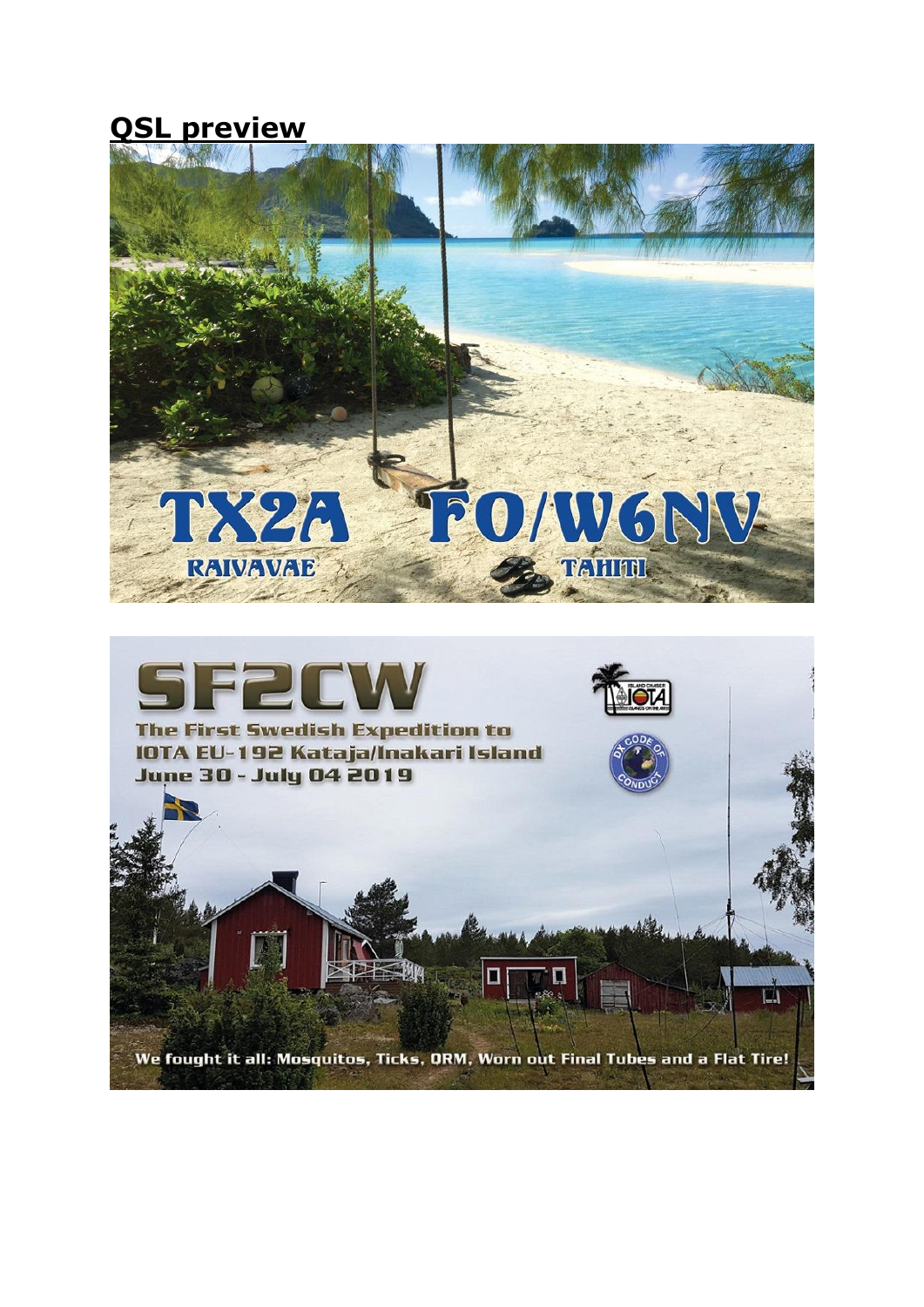## **Announced IOTA**

### *THE NEWCOMERS*

#### **ASIA**

**AS-200 Shodo Isl** Take, JI3DST and Masa, JR8YLY will be operating as call/5 from September 20 until September 25. Operation from 80 to 6 meter using CW, SSB and digi. QSL via homecalls.

#### **EUROPE**

**EU-014 Corsica EU-100 Cerbicales EU-104 Sanguinaires EU-164 Lavezzi**

Laurent, F8BBL will be on an IOTA tour between September 6 and September 22. Operation using mainly CW. QSL via home call, direct or bureau, LoTW.

#### **OCEANIA**

**E5, SOUTH COOK ISLAND TOUR OC-013 Rarotonga** September 8-16 **OC-083 Aitutaki** September 20-25 Fred, DH5FS will be QRV as E51SFS between September 8 and September 25. QSL via home call, bureau or direct.

### *THE REMINDERS*

#### **AFRICA**

**AF-053 Moucha Isl** Look for J28PJ/P on September-October during some weekends using FT8 and SSB.

**AF-054 Mafia Isl** Elena RC5A and Yuri RM0F will be active as 5H3CA and 5H3RRC between September 29 and October 5. Activity from 160 to 10 meter using CW and SSB. QSL via RC5A.

#### **ASIA**

**AS-206 Sado Isl** Take, JA8COE will be operating as JA8COE/0 on September 22-24. Operation on HF using CW, SSB and FT8 with a focus on EU and low power NA stations. QSL via home call, Club Log OQRS.

**AS-206 Sado Isl** Kenji, JA4GXS will be active as call/0 on October 26-28. Operation on 17 and 20 meter using CW and FT8. QSL via home call.

#### **NORTH AMERICA**

**NA-082 Cat Isl** N5C

#### **NA-089 Au Pitre Isl** K5P

A team is planning to be active as N5C on October 4-6. Plan is to operate from both islands at the same time. The operators include W5GAI, AD5A, K0AP, N5LN, AD6D, AB5EB and possibly others. QSL via K0AP for both operations.

**NA-176 Ile du Harve** Pierre, VE2GT will be active for a short activity as VE2GT/150 on September 1. Activity on HF. See the progress [https://aprs.fi/#!call=a%2FVE2GT-](https://aprs.fi/#!call=a%2FVE2GT-5&timerange=3600&tail=3600)[5&timerange=3600&tail=3600](https://aprs.fi/#!call=a%2FVE2GT-5&timerange=3600&tail=3600)

**NA-211 Tillamook Rock** Permission has been obtained for a DXpedition around November-December. A team with Mike AD5A, Rob N7QT, Alexej NW7M and Yuri N3QQ will be operating from the Rock. There is a fundraiser on Facebook to help cover the transportation costs. More to follow.

<https://www.facebook.com/donate/444710879405793/2710859262274736/> **NA-211 Tillamook Rock** Yuri N3QQ, Cezar VE3LYC, Sandro VE7NY and Adrian KO8SCA will be operating as K7TRI on September 6-9. Operation from 40 to 17 meter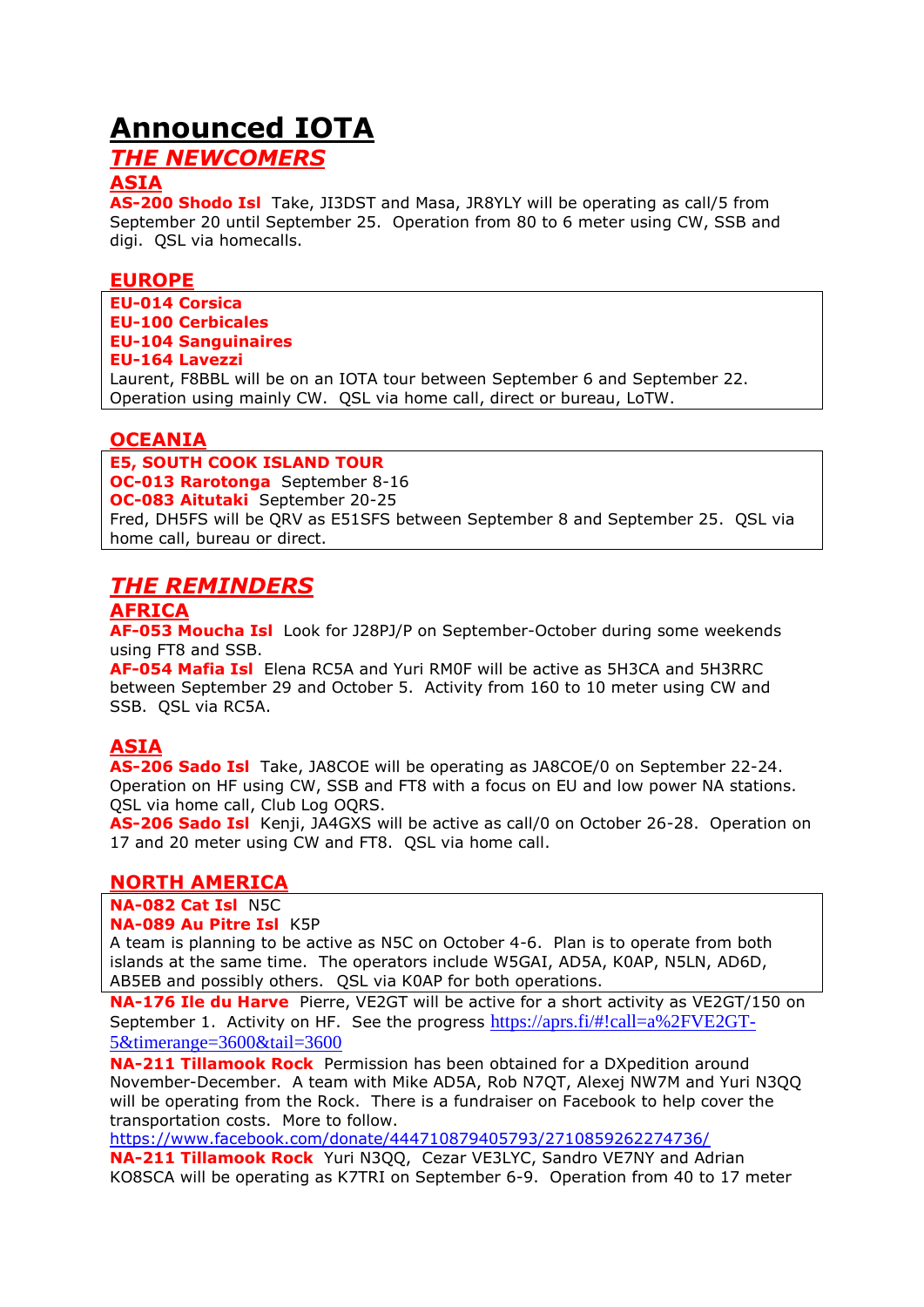with 2 stations around the clock. This rare IOTA was only once on air about 21 years ago. <https://k7tri.weebly.com/>QSL via VE3LYC, direct or bureau, Club Log OQRS.

#### **OCEANIA**

**VANUATU IOTA DXpedition** Sergei RZ3FW and Sergei R4WAA will be active from Vanuatu as **YJ0RRC** during November 2019. **OC-035 Efate Isl** November 14-20 YJ0FWA **OC-104 Gaua Isl** November 4-11 YJ0RRC **OC-111 Tongoa Isl** November 8-13 YJ0RRC YJ0RRC from 40 to 18 meter using CW, SSB and digi with 2 stations. YJ0FWA will also be on 160 and 80 meter. Full planning:<https://r4waa9.wixsite.com/yj0rrc>

**OC-142 Heron Isl** Steve, VK2IAY/4 will be operating between December 2 and December 9. Operation mainly on 20 meter using SSB. QSL via G0UIH.

#### **SOUTH AMERICA**

**SA-100 Pajaros Rocks** A team led by IT9YRE is working on a new plan to activate SA-100 as 3G1DX around October 18-19-20…depending on the swell around the island. Efforts are made for 2 stations mainly CW and SSB. QSL via Club Log or via IT9YRE. <http://www.it9yre.it/3g1dx/>

## **WWFF INFO**

**F, FRANCE** FFF-0056, Reserve naturelle Marais d'Yves: Franck/F4DTO and Patrick/F4GFE will be celebrating their 10th anniversary of operating from the Reserve naturelle Marais d'Yves (FFF-0056) with the call TM17FFF. Planned dates are: August 19, 26, 30; September 13, 23; October 11, 14. QSL via bureau or via F4GFE (d/B). (tnx DXNL)

## **Lightships and Lighthouses**

**9Y, TRINIDAD and TOBAGO 9Y4XD** plans to participate in the ILLW 2019 from Chacachacare Lighthouse (ILLW TT0002) on Trinidad (SA-011, WW Loc. FK90cq). **CO, CUBA** Once again special station **T45FM** is QRV from the lighthouse at Punta Maya on 15-19 August, especially during the International Lighthouse/Lightship Weekend. Expect activity on 160-10 metres SSB, CW and digital modes. QSL via RW6HS. (TNX 425DX)

**DL, GERMANY** The newly founded DL AMSAT Operator group is going to hold its first fieldday outing during ILLW. The group plans to operate with the club callsign **DA0SAT** and individual callsings during the International Lighthouse and Lightship Weekend from the LH Kamp-Karnin-Oberfeuer (ILLW DE0072) on HF and via QO-100. QSL for DA0SAT via eQSL, LoTW, OQRS. (TNX 425DX) <https://dl-amsat-operator.de/>

**F, FRANCE** For the fourth time DL1DCT, DJ8EI, DJ5KX, DK5OPA, DL5KA and DO1KHR activated the call sign **TM0BSM** for participation in the International Lighthouse and Lightship Weekend (ILLW) 2019 from the lighthouse of Berck-sur-Mer (France). More on QRZ.com

**W, USA** Members of the Old Barney ARC will be active as **N2OB** from 'Old Barney', the Barnegat Lighthouse on Long Beach Island (NA-111) on 17 August, from about 13 UTC to 21 UTC. They will operate SSB and some CW and FT8 on 40 and 20 metres. QSL via N2OO.

**XE, MEXICO** Operators from Radioaficionados Yucatecos will be active as **XF3LL** from Celarain Lighthouse, Cozumel Island NA-090 during the International Ligthhouse and Lightship weekend (August 17-18, 2019). Activity from 10m to 40m, ssb, data and satellite. QSL via XE3N.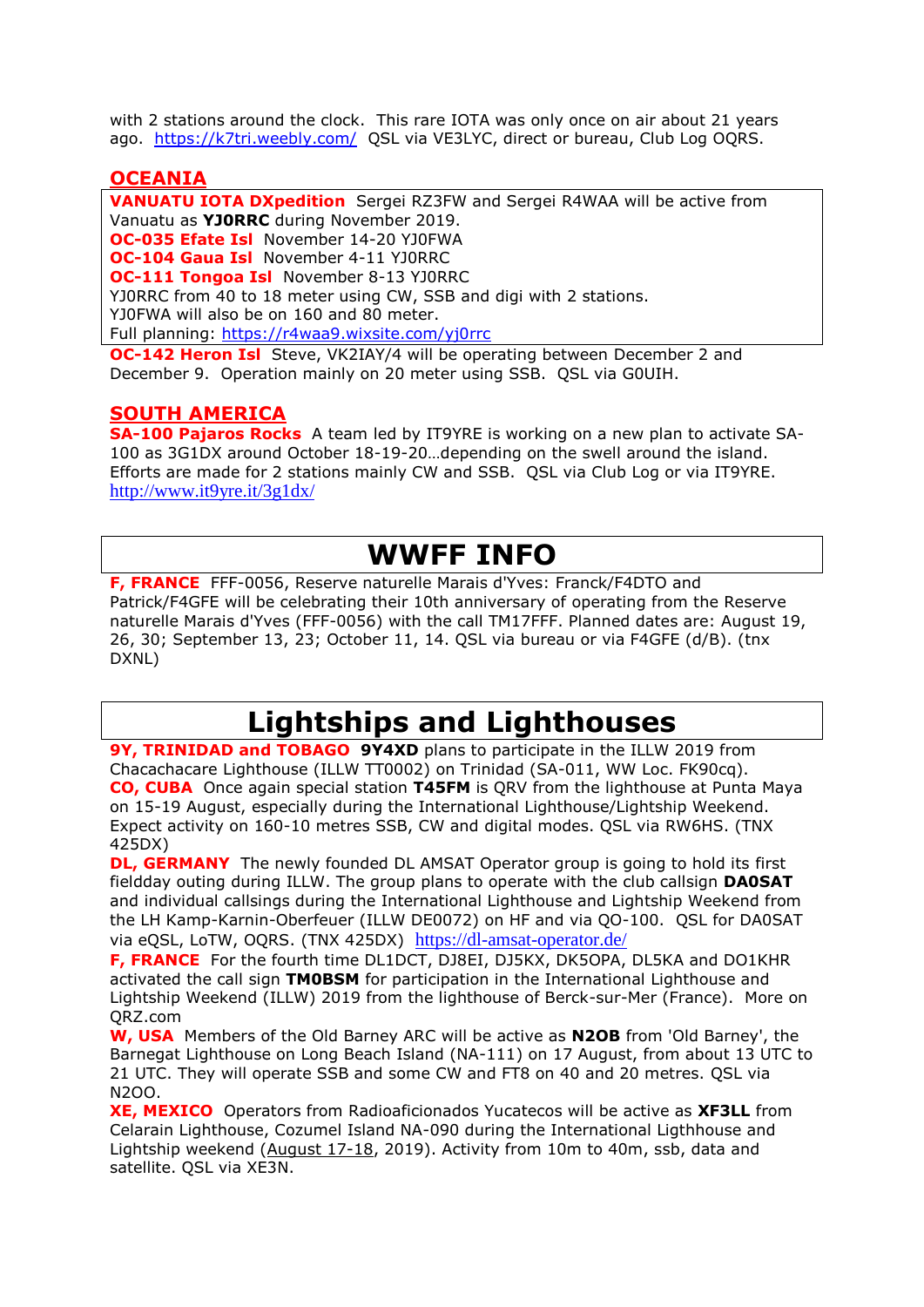## **Special calls**

### *THE NEWCOMERS*

**DL, GERMANY** Look for **DR30FKR** (DOK 30FRK) to celebrate 30 years of friendship between the Russian Komi Republic and the DARC district Ruhrgebiet. QRV until end 2019. QSL via bureau.

**EA, SPAIN** Members of the Mike Delta Victor DX Group will be active as EG3MDV to mark the 'ollet del Valles Major Festival'. QRV on August 17-20 on HF. QSL via LoTW, award on <http://eg3mdv.mikedeltavictor.com/>

**F, FRANCE** The Association des Radioamateurs de l'Indre will be active as **TM36V** from August 17 until August 31. This to mark the World Aerobatic Championships 2019 held in Chateauroux. QSL via F5OHM, direct or bureau.

**F, FRANCE TM75LM** is active until August 18, this to celebrate the 75<sup>th</sup> anniversary of the liberation of the village of Le Muy WWII. QSL via PA2JWN.

**OE, AUSTRIA** The special event station **OE19LAWN** remains active in the context of the Lower Austria State Exhibition until November 11. QRV on HF using SSB and FT8. QSL via OE3IPC, direct or bureau. (TNX 425DX)

**OE, AUSTRIA** The VIC Amateur Radio Contest DX Club will be active as **4U500M**  during September to mark the 500<sup>th</sup> anniversary of the first voyage around the globe, started in 1519 under the lead of Ferdinand Magellan. This activity count for Austria for DXCC, and for the Vienna International Centre for the CQ DX Marathon. QSL via UA3DX, direct or bureau. <http://www.cqdx.ru/4u1a/4u500m/>(TNX 425DX)

**PA, THE NETHERLANDS** Look for **PA75OSB** to commemorate the WW II Battle of the Scheldt. Operation until September 30 from 160 to 10 meter and on 2 meter using CW, SSB and digi. QSL via PC4C, direct or bureau.

**PY, BRAZIL** Members of the GRC DX Group are celebrating the 160<sup>th</sup> anniversary of the city Catalao in the state of Goias. QRV until end August as **ZY160CAT** on 80, 40, 20, 17, 15 and 10 meter using CW, SSB and digital modes. QSL via PP2BO, direct.

**SP, POLAND** To mark the 'First Silesian Uprising 1919' an number of special calls will be on air. Look for **3Z1919PS**, **HF1919PS**, **SN1919PS**, **SO1919PS**, **SP1919PS** and **SQ1919PS** until September 15. QSL via the SP bureau. Award on

[http://www.pzk.katowice.pl/web\\_documents/i\\_silesian\\_uprising\\_diploma.pdf](http://www.pzk.katowice.pl/web_documents/i_silesian_uprising_diploma.pdf)

### *THE REMINDERS*

**CE, CHILE CB70E**, **CB70K**, **CB70O** and **CB70Y** are the special callsigns for the Discolo DX Group and the Radio Club Santa Maria de Los Angeles (CE5BYU) to celebrate the 70th anniversary of Condorito, a Chilean cartoon character very popular throughout Latin America. Activity will be on 1-31 August. All QSOs will be confirmed automatically via the bureau. Direct cards should be sent to Grupo Discolo DX, Casilla 422, 4449401 Los Angeles, Chile. (TNX 425DX) <http://discolodxgroup.cl/>

**DL, GERMANY DM19LGS** marks the 8<sup>th</sup> State Horticultural Show in

Frankenberg/Saxony during 2019 on HF and 2m/70cm with the special DOK 19LGS. QSL via bureau or via DG0ERS direct.

**DL, GERMANY** The German award hunters group DIG celebrates its 50<sup>th</sup> anniversary as **DR50DIG** (DIG #6477, DOK DIG). QRV until end 2019. QSL via bureau or direct via DH1PAL.

**DL, GERMANY** The special event station **DQ600UNI** celebrates the 600<sup>th</sup> anniversary of Rostock University during 2019; special DOK 600UNI from September until December; during August the station's special DOK will be HSR19 (Hanse-Sail 2019). QSL via bureau and DL5KVV (d).

**DL, GERMANY DM775FLD** celebrates the founding of the town Friedland 775 years ago during 2019. QSL via bureau.

**DL, GERMANY** The special event calls **DM70GER** and **DL70BRD** celebrate Germany's Septuagennial Jubilee throughout the year. An award will be available as well. QSL for DM70GER via M0SDV direct or Club Log OQRS, DL70BRD via DK1YH direct or bureau, Club Log OQRS.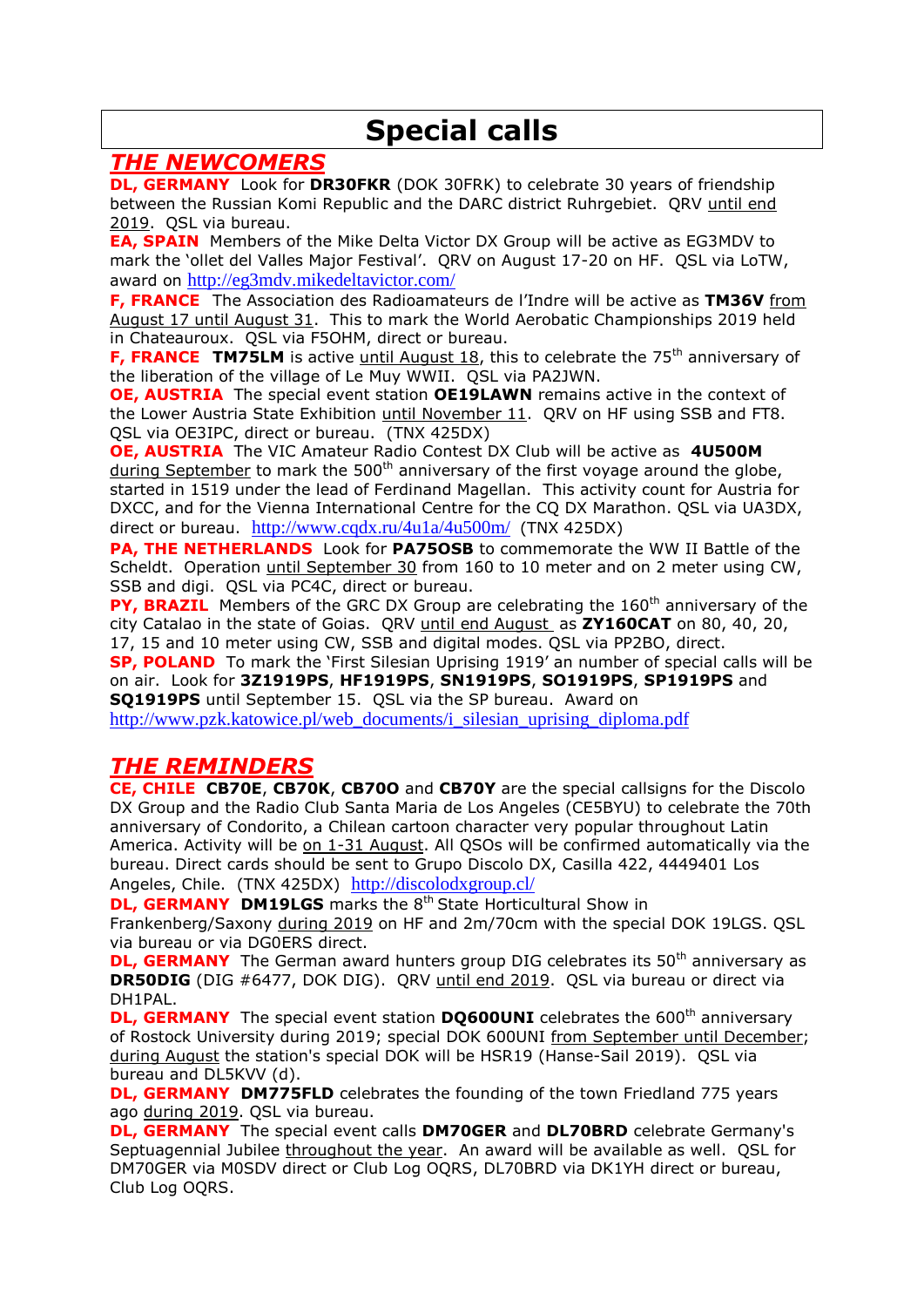**DL, GERMANY** The DARC club of Bad Doberan celebrates its 60<sup>th</sup> anniversary as **DM460DA** until end October. Founding fathers in 1959 were Heinz Dittman, DM3XA and Horst Koschay, DM4DA. QSL via DL9GFB, direct or bureau.

**EA, SPAIN AM500SEV** commemorates the first circumnavigation of the globe until August 18 on HF and VHF. QSL via EA7URF direct or bureau, LoTW.

**EA, SPAIN** URE San Fernando EA7URF will participate in the official celebrations for the 500th anniversary of the first circumnavigation of the Earth, started in 1519 under the lead of Ferdinand Magellan and completed in 1522 by Juan Sebastian Elcano. Ten special event stations will be active over the next three years, each of them representing a milestone of the voyage. The first one will be **AM500SEV**, which will be active on 10- 18 August to memorialize the departure of the expedition from Sevilla (10 August 1519). QSL via EA7URF (bureau or direct), LoTW. TNX 425DX

**F, FRANCE** Special call **TM14FAJ** is active on all bands and modes until August 15 for the 14<sup>th</sup> Festival Astro-Jeunes, part of the Astronomy Festival of Fleurance. QSL via F5KHP (bureau) or F8BMG (direct). (TNX 425DX)

**F, FRANCE** Berck-sur-Mer LH FR-0014 A team will be active as **TM0BSM** between August 15 and August 18 during the International Lightship and Lighthouse weekend. QSL via DL0AD, bureau or direct.

**G, ENGLAND** Celebrating the British Amateur Radio Teledata Group's 60<sup>th</sup> anniversary, special call **GB60ATG** is used from the various DXCC Entities in the United Kingdom until end June 2020. QSL via M0OXO. Complete information on the event and the BARTG Diamond Jubilee Award can be found on <http://bartg.org.uk/wp/> (TNX 425DX)

**G, ENGLAND** On 25-26 July 1939 Polish, French and British cryptanalysts met outside Warsaw to share what they knew about Enigma. Three English special callsigns will be used to commemorate the 80<sup>th</sup> anniversary of that history-changing meeting: GB80ENI (until August 28) and **GB4ENI** (until August 25). The activity is organized by Wojtek G0IDA, Karol G0UNU and Krzysztof M0AXH.

**HA, HUNGARY** Members of the Debrecen University Radio Club are QRV as **HG50DFC** around the 50<sup>th</sup> Debrecen Flower Carnival during August. QSL via HA0NAR.

**HB9, SWITZERLAND** During 2019 are the Swiss Amateur Stations allowed to use the prefix **HB90** instead of HB9 and **HB30** instead of HB3. This to celebrate the 90th anniversary of the Union Schweizerischer Kurzwellen Amateure.

**HL, REP OF KOREA** The special event station D73F operates around the 18<sup>th</sup> World Aquatics Championships in GWangju. QRV until August 18 on HF. QSL via HL4CCM, direct or bureau, Club Log OQRS.

**HP, PANAMA** Commemorating the 500th anniversary of Panama City, the Radio Club de Panama will be active as **HO1D** during the month of August. QSL direct via HP1RCP. (TNX 425DX)

**HP, PANAMA** Victor, HP1AVS and others are active as **H31A** until August 15. This to celebrate the  $500<sup>th</sup>$  anniversary of the founding of Panama La Vieja. Operation from 80 to 10 meter using SSB and digital modes. QSL via HP1AS or LoTW.

**I, ITALY** The special call **II0KT** commemorates the voyage of the raft Kon Tiki in 1947. QRV until August 31. QSL via I0KQB.

**I, ITALY** ARI Fidenza will use a series of special callsigns throughout 2019 to honour twelve "Italian pioneers in radio engineering":

**II4BRD** (Cesare Bardeloni) in August

**II4GRM** (Gruppo Radiotecnico Milanese) in September

**II4MNU** (Ernesto Montu') in October

**II4VAL** (Giancarlo Vallauri) in November

**II4TIB** (Ugo Tiberio) in December.

See<http://www.arifidenza.it/> for complete information on the award. QSL via IQ4FE, bureau or direct.

**I, ITALY** The ARI Fidenza Club (IQ4FE) plans to honour Italian radio pioneers during 2019. In January, **II4CAL** points to Temistocle Calzecchi-Onesti. QSL via IQ4FE. <http://www.arifidenza.it/>

**JA, JAPAN** Look for 8J8HAM until September 22 around the sixth Hokkaido Ham Fair. QSL via bureau.